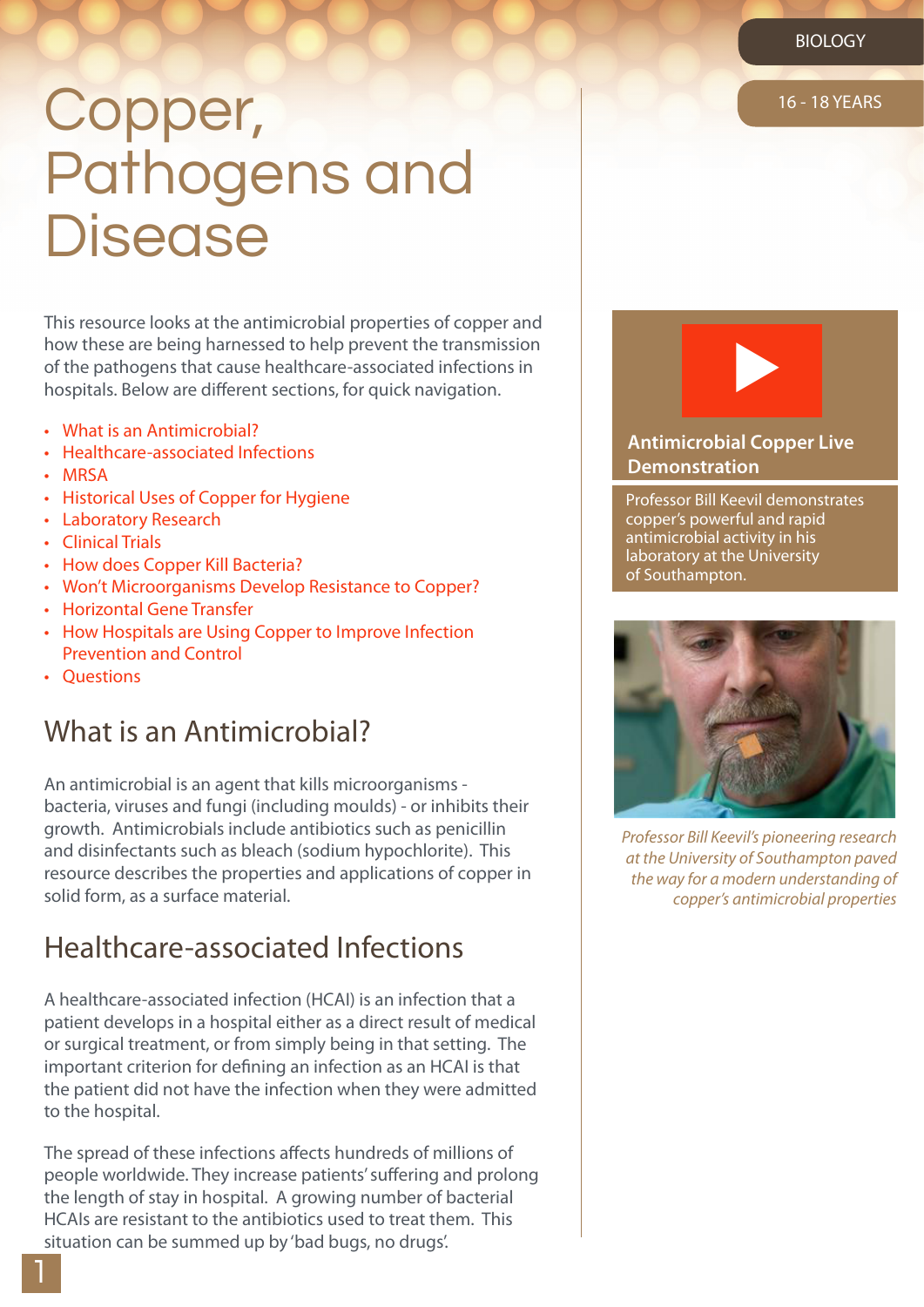HCAIs include those caused by meticillinresistant *Staphylococcus aureus* (MRSA), meticillin-sensitive *Staphylococcus aureus* (MSSA), *Clostridium difficile* (C. difficile) and *Escherichia coli* (E. coli). HCAIs pose a serious risk to patients, staff and visitors, cost the NHS in excess of one billion pounds a year and cause suffering, as well as leading to death in some cases. Infection prevention and control is therefore a high priority for hospitals. The main pillars of infection control are hand hygiene and cleaning and disinfecting the hospital environment, to kill pathogens before they can be spread. New approaches are being developed including the use of antimicrobial materials in the environmental surfaces to boost infection control.

## MRSA (Meticillin-resistant *Staphylococcus aureus*)

*Staphylococcus aureus* is a common bacteria that is found on the skin and in the nostrils of about a third of healthy people. Meticillin (previously known as methicillin) is a type of penicillin, an antibiotic that is used to treat infections. MRSA are types of *Staphylococcus aureus* that have developed resistance to meticillin and were first detected in the 1960s.

MRSA is a problem in hospitals as patients undergo surgery and invasive procedures such as insertion of intravenous lines, which provide the opportunity for bacteria to enter the body and cause infection. MRSA can cause skin infections such as boils or, in more vulnerable patients, more serious infections in wounds, bones, lungs and blood.

# Historical Uses of Copper for Hygiene

The Ancient Egyptians, Greeks, Romans and Aztecs used copper-based preparations to treat burns, sore throats and skin rashes, as well as for day-to-day hygiene. Greek soldiers are reported to have scraped the bronze from their swords into open wounds to reduce the likelihood of infection during battles.

In the 19th century, with the discovery of the cause-andeffect relationship between germs and the development of disease (Pasteur's Germ Theory), scientific evidence started to be gathered. In the last few decades, extensive research has been carried out on the antimicrobial properties of copper and its alloys against a range of microorganisms including those responsible for HCAIs.



*A wide variety of items can be made from copper and its alloys. (Courtesy of Operator Interface Technologies.)*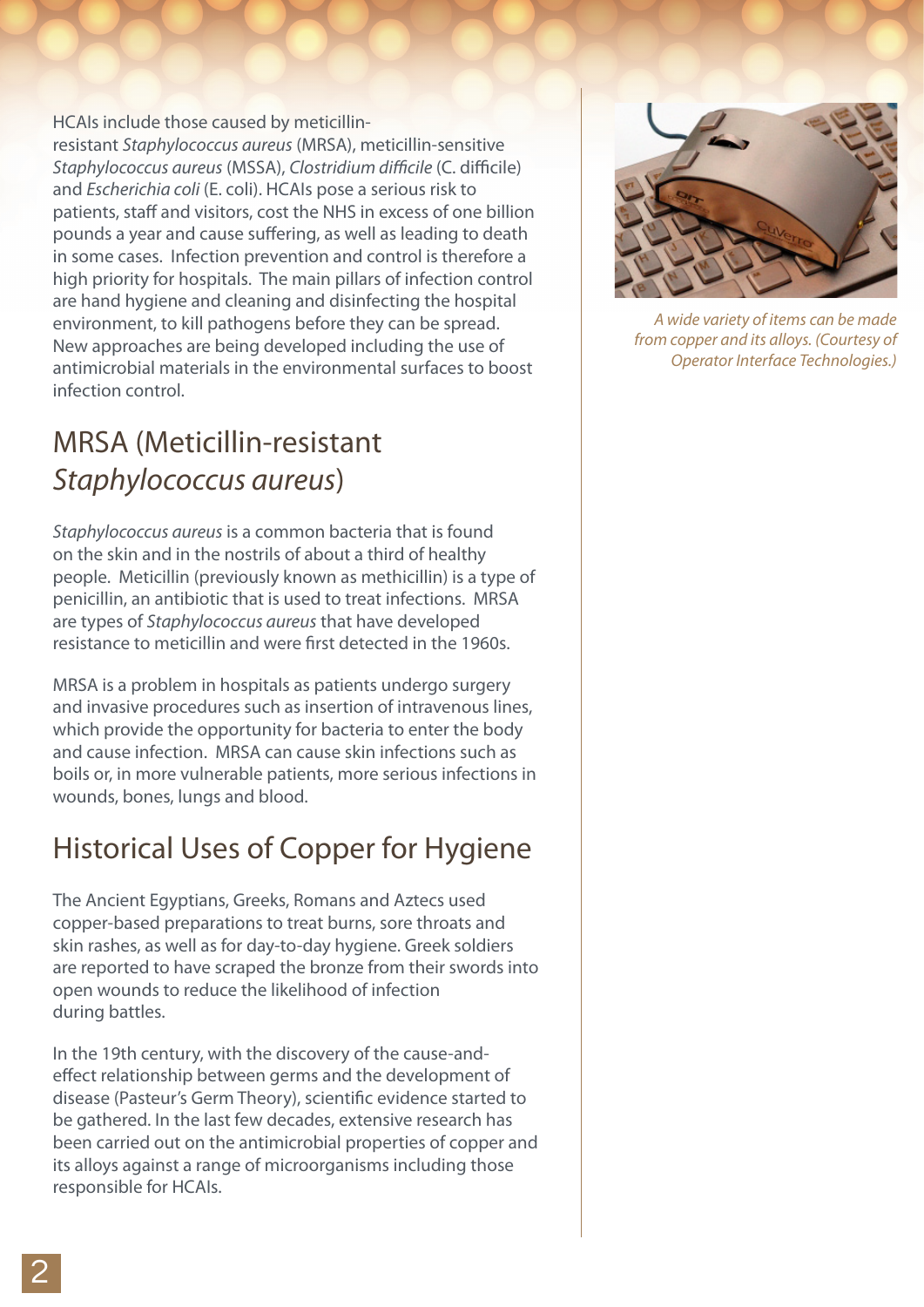

#### Laboratory Research

Laboratory tests have been developed to simulate contamination events under typical indoor temperature and humidity to measure the survival of bacteria on samples of copper and copper alloys such as brass and bronze.

The procedure is outlined below and simulates a splash or a sneeze landing on a surface:

- 10 million bacteria are suspended in 20 μl of medium and spread across a 1cm<sup>2</sup> coupon of test or control material. (note this is a far higher number of bacteria than would be seen in a typical contamination event in a hospital, to make this a challenging test).
- The coupons are placed in petri dishes and incubated at room temperature for different lengths of time.
- Surviving bacteria are recovered using glass bead vortexing and cultured for 48 hours in an incubator at  $37^{\circ}$  C and then counted by standard microbiological techniques.

The control is stainless steel, a material commonly used in hospitals but with no antimicrobial properties.



This graph is the kill curve for MRSA on copper, brass (80% Cu,



*Epifluorescent images of copper (A) and stainless steel (B) inoculated with MRSA. Following the exposure period (45 minutes for copper, 72 hours for stainless steel) the samples were transferred to petri dishes and incubated for two hours, then examined with epifluorescence filters. The red points on the stainless steel represent respiring cells. None remain on the copper.*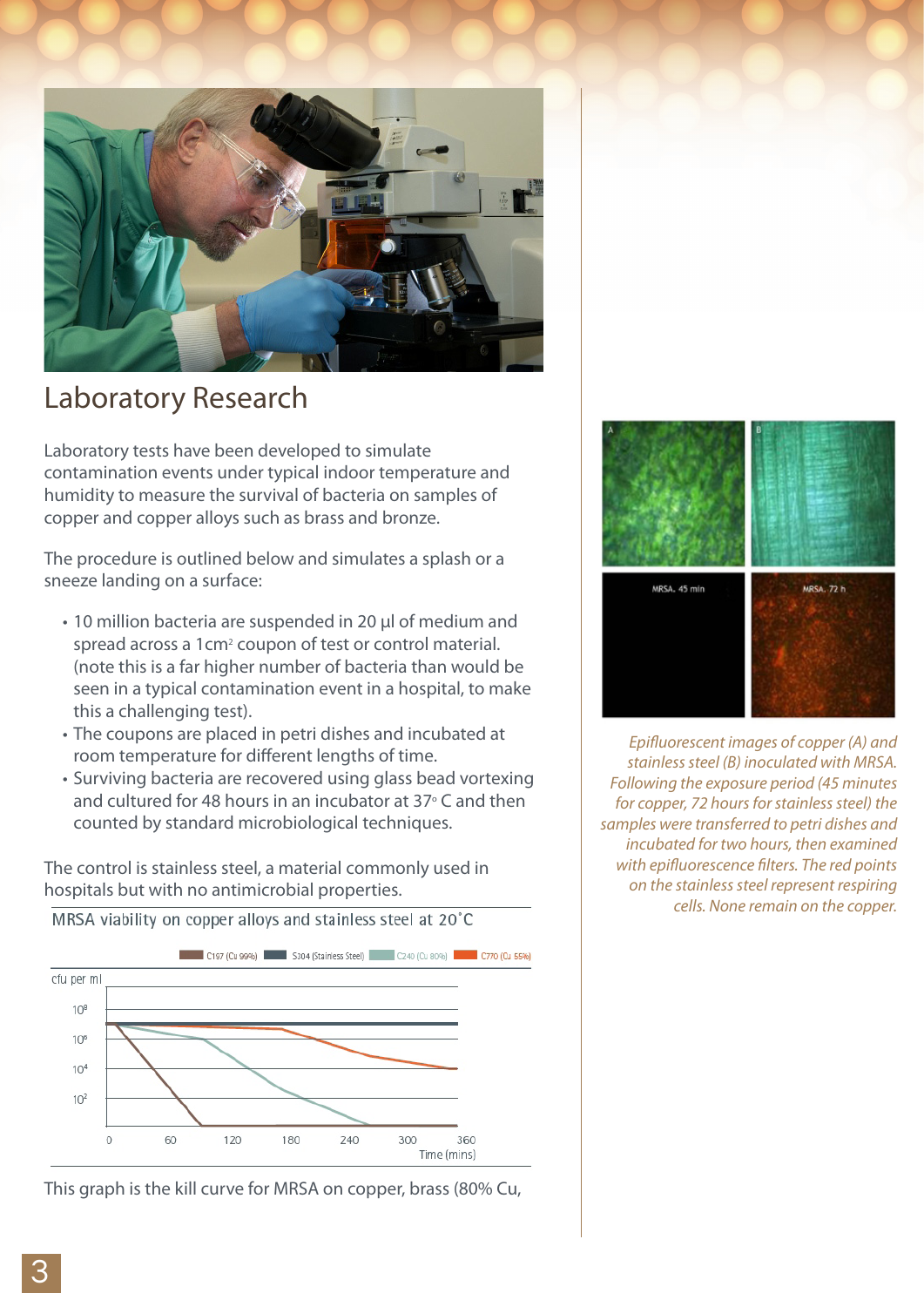20% Zn) and nickel silver (55% copper, 27% zinc and 18% nickel) at 20° C and typical indoor humidity. The vertical axis on the graph shows the concentration of colony forming units (cfu per ml ). There is complete kill in less than 90 minutes on copper. The two copper alloys also showed good kill rates but the kill times were longer and dependent on copper content. Note that even after 6 hours there is no reduction on the stainless steel coupon.

A similar protocol was used for extensive pass/fail laboratory testing as part of a United States regulatory registration process, where a >99.9% reduction of bacteria within two hours was required. Copper alloys with copper contents greater than 60% passed this test, as well as two even more demanding recontamination and wear tests, so this has become the minimum copper content for antimicrobial copper alloys.

The graph below shows how the kill time falls as the number of MRSA bacteria deposited on the copper surface reduces to more typical levels. A hospital door handle could have 1000 colony forming units (cfus) on its surface and these would be totally eliminated in less than 15 minutes. Because of the very high numbers of bacteria being investigated, these kill curves are shown with a logarithmic (log) scale, expressed as shown: 104 is equivalentto 10,000.

MRSA viability on copper at 20°C - reduced inoculum



*Copper has been shown to kill many other bacteria in tests such as this, and also to be effective against viruses such as Influenza A and Norovirus as well as fungi such as Candida albicans.*

## Clinical Trials

Having established the inherent ability of copper and copper alloys to eliminate bacteria and viruses in the laboratory, the



*Sampling of a copper push plate at Selly Oak Hospital in Birmingham.*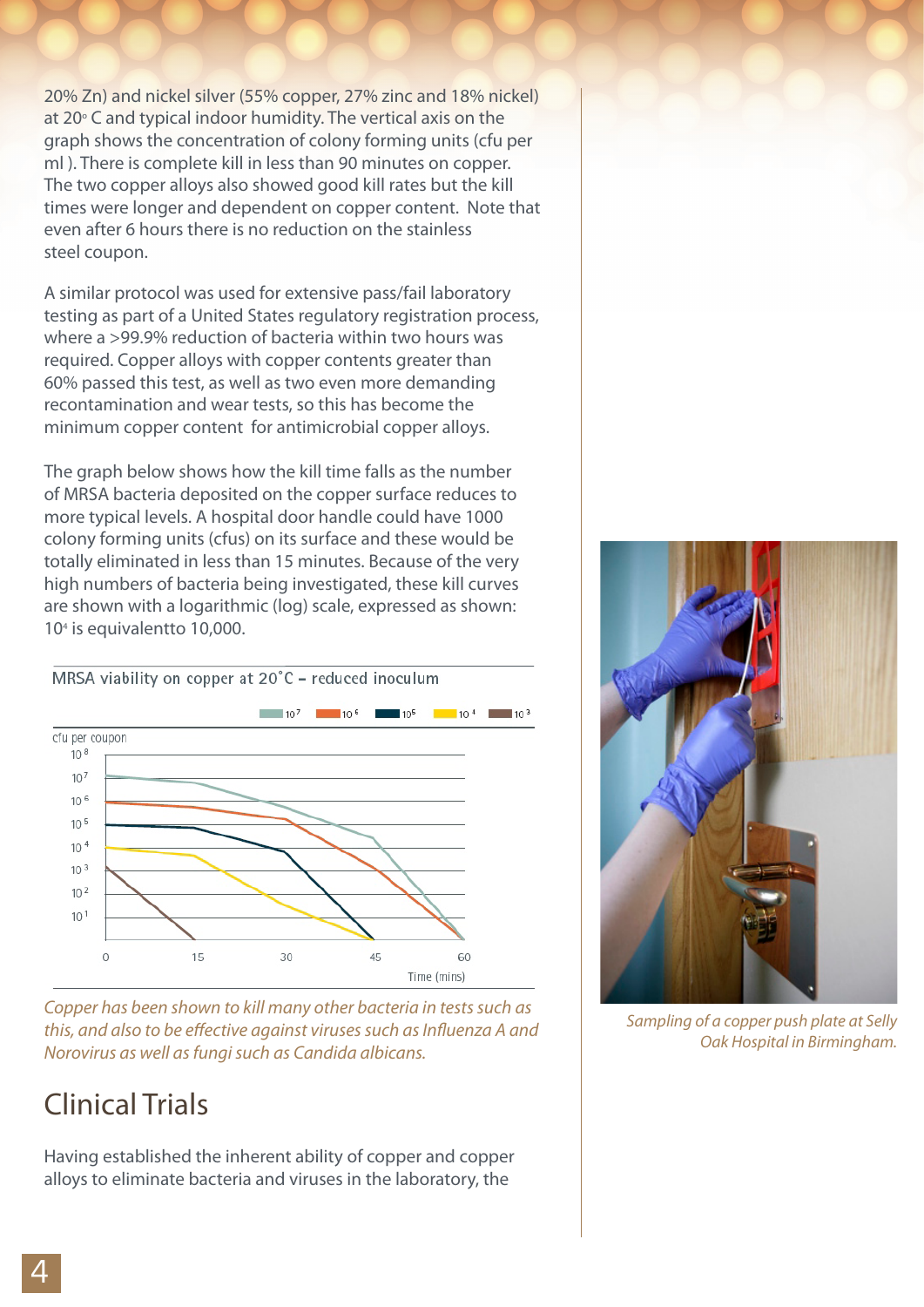next logical step was to discover how this would translate into real world environments and have practical application.

The first clinical trial was undertaken at Selly Oak Hospital in Birmingham, UK. The researchers replaced frequently-touched surfaces on a general medical ward - including over-bed tables, taps and door handles - with antimicrobial copper equivalents, measuring the contamination on these and comparing it with that on non-copper surfaces. The copper surfaces were found to have 90–100% fewer micro-organisms on them than the same items made from standard materials.

Trials in the US, Chile, Germany and Finland have supported the Selly Oak findings and verified that the effect is a continuous reduction in contamination - occurring 24/7 and in between regular cleaning.

The largest trial to date was a multi-centre clinical trial, funded by the US Department of Defense. The group identified the most heavily contaminated touch surfaces and upgraded them to copper in eight single intensive care unit (ICU) rooms. They then sampled these and standard components in eight control rooms regularly over two years and recorded the total bacteria recovered. They then reviewed the infections acquired by patients in the copper and control rooms.

The surfaces identified as most contaminated were those closest to the patient:

- • Bed rail
- • Overbed table
- • IV pole
- • Computer input devices (mouse/monitor bezel)
- Visitor chair arms
- Nurse call button





*A copper-equipped bathroom at Isku Medical Centre in Finland.*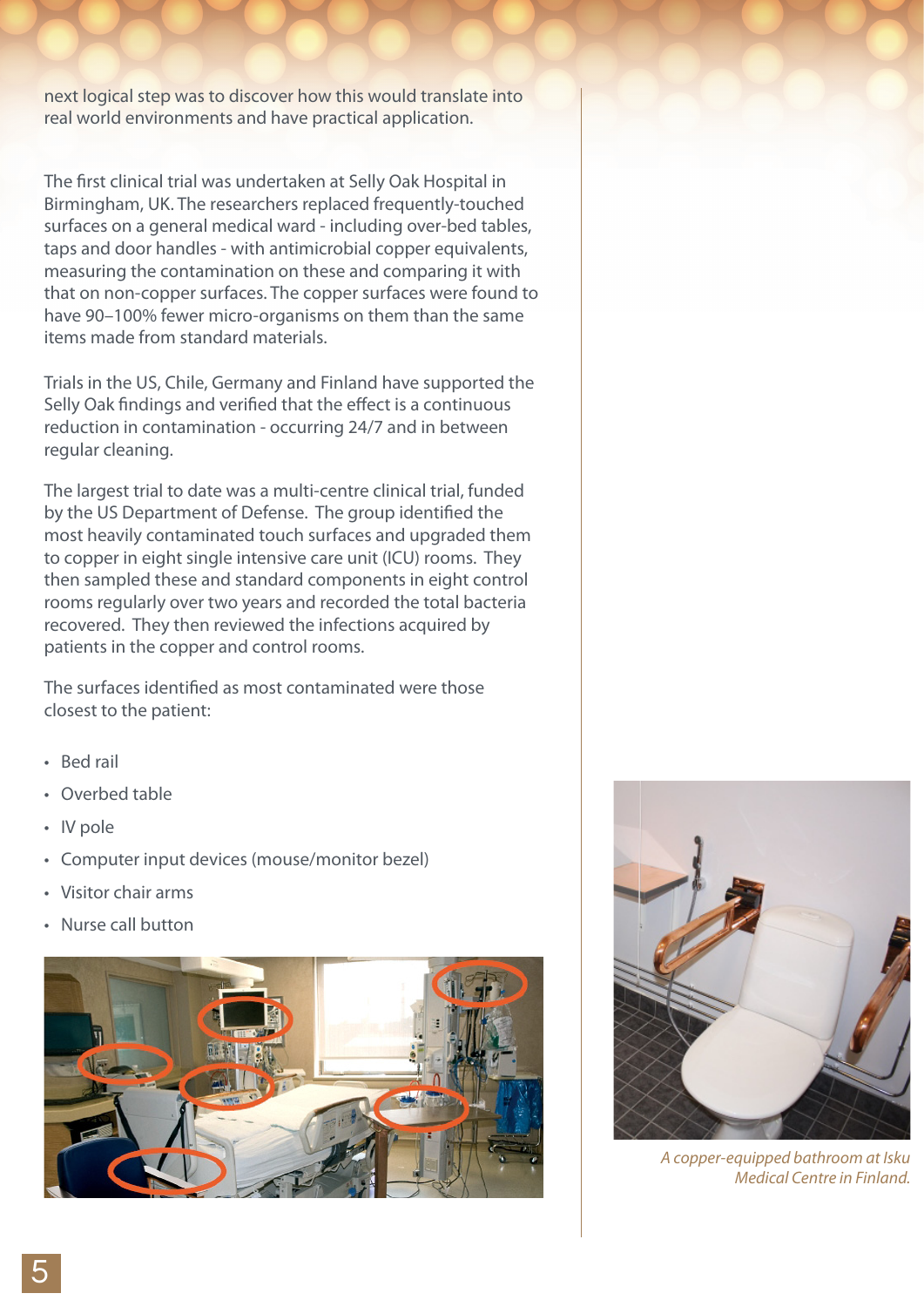#### Sustained reduction of microbial burden on hospital surfaces through introduction of copper



This graph shows the number of bacteria found on these components in the copper and control rooms. The copper items had 83% fewer bacteria than the control items. Of all the bacteria recovered, only 17% were from the copper items. The proposed standard for a safe level of bacteria in hospitals is shown as a horizontal line in orange at 250 cfu/100 cm<sup>2</sup>. There were 58% fewer infections in the copper rooms than the control rooms. This result challenges current thinking that the environment only accounts for 20% of infections.

From all the data collected it was possible to plot the infections acquired against the levels of bacteria for all rooms. These data show a strong correlation between levels of bacteria on these frequently touched surfaces and the risk of acquiring an infection. The trial leader, Professor Mike Schmidt, surmised that this emphasises the importance of the role of the environment in the transmission of infection.

## How does Copper Kill Bacteria?

Copper is an essential nutrient for bacteria as well as humans but, in high doses, copper ions can cause a series of negative events in bacterial cells. The exact mechanism by which copper kills bacteria is still unclear, however several processes exist and are being studied. One proposed sequence of events is given below:

A. Copper ions dissolved from the copper surface cause cell damage.

B. The cell membrane ruptures, leading to loss of the cell content.

C. Copper ions lead to the generation of toxic radicals that cause further damage.

D. DNA becomes degraded and leaves the cell.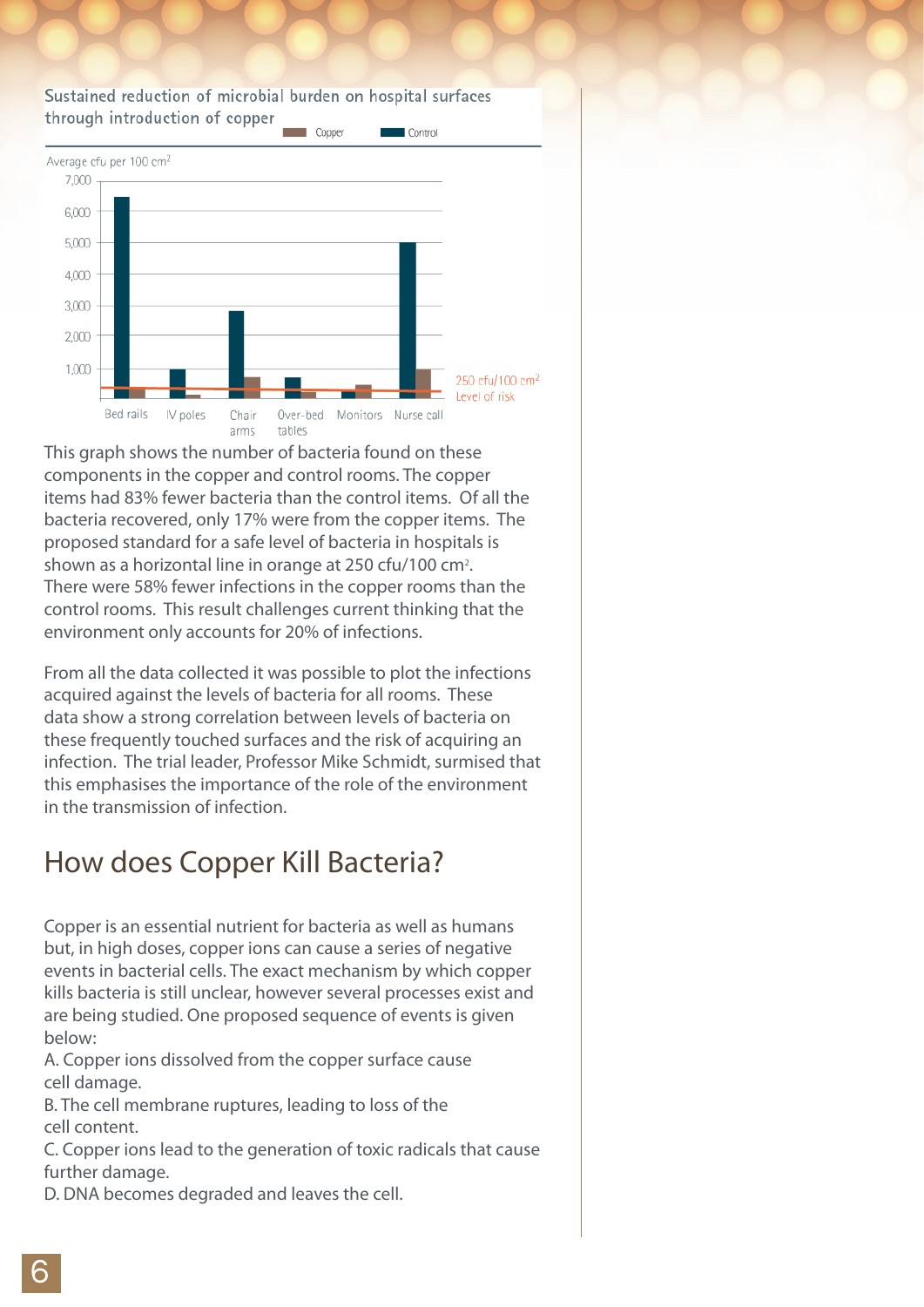







## Won't Microorganisms Develop Resistance to Copper?

As bacteria evolve resistance mechanisms to antibiotics, might resistance to copper develop? This is highly unlikely for three reasons:

- Copper is naturally present in the Earth's crust and, to date, no resistant organisms have been demonstrated. Copper-tolerant organisms do exist but even these die on contact with copper surfaces. In comparison, resistance to penicillin by certain bacterial species began to appear within 30 years of its introduction.
- Copper kills microorganisms by multiple pathways rather than by acting in a specific way on one receptor like most antibiotics.
- Microorganisms are killed before they can replicate, thus they cannot pass on genetic material that could ultimately lead to the development of resistance.

# Horizontal Gene Transfer

Horizontal gene transfer (HGT) is any process in which an organism gets genetic material from another organism without being the offspring of that organism. In the case of bacteria, the exchange of genetic information occurs by passing plasmids between cells though pili, the hair-like extensions on the cell surface. Such transfers can take place between bacteria of the same or different species. When a plasmid containing DNA coding for antibiotic resistance is transferred from one bacterial species to another, a new antibiotic-resistant bacterium is created, a so-called 'superbug'.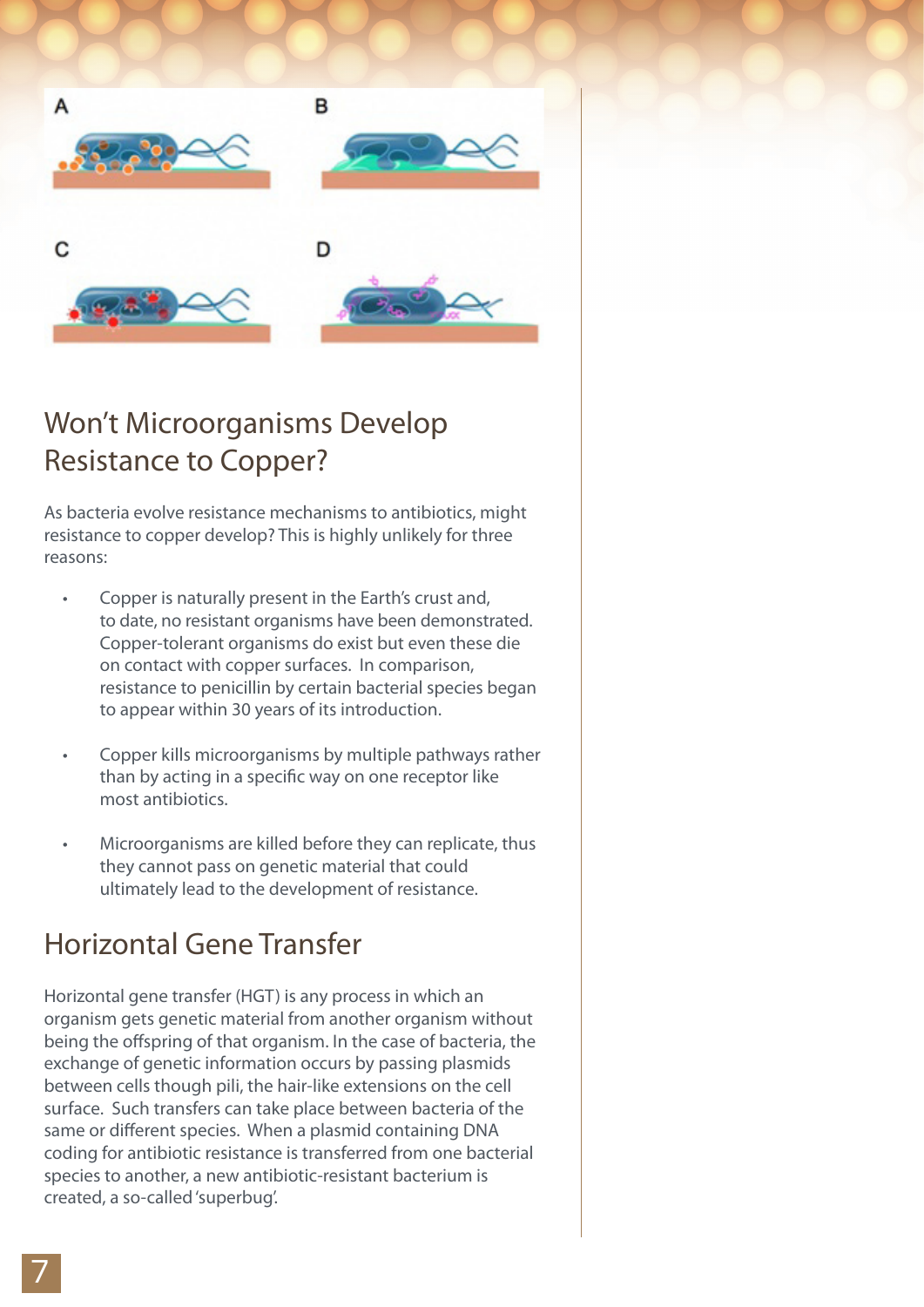It has been demonstrated in the laboratory that, while HGT transfers antibiotic resistance between two species of bacteria on a stainless steel surface, this does not occur on copper. The researcher explains that rapid destruction of plasmid and genomic DNA occurs on copper thus preventing the possibility of HGT.

#### How Hospitals are Using Copper to Improve Infection Prevention and Control

Infection control professionals review scientific literature to keep abreast of developments and some believe there is now sufficient evidence to use copper to fight HCAIs in their hospitals. Others await further trials or official recommendations in infection control guidelines (these are starting to emerge in other countries e.g. Finland). This is a relatively new field of research – not just on copper but on the whole concept of the role of the environment in the transfer of infection.

Those installing copper have started to replace items such as door handles, bed rails, light switches, over-bed tables and taps with copper and copper alloy (brass, bronze) items to help limit pathogens and prevent their transfer around the hospital and to susceptible patients. These are some of the high-risk surfaces identified where contamination occurs and staff, patients and visitors touch.



*An installation of antimicrobial copper touch surfaces at The Bostonian Sleep Clinic in the UK. (Courtesy of Brass Age.)*